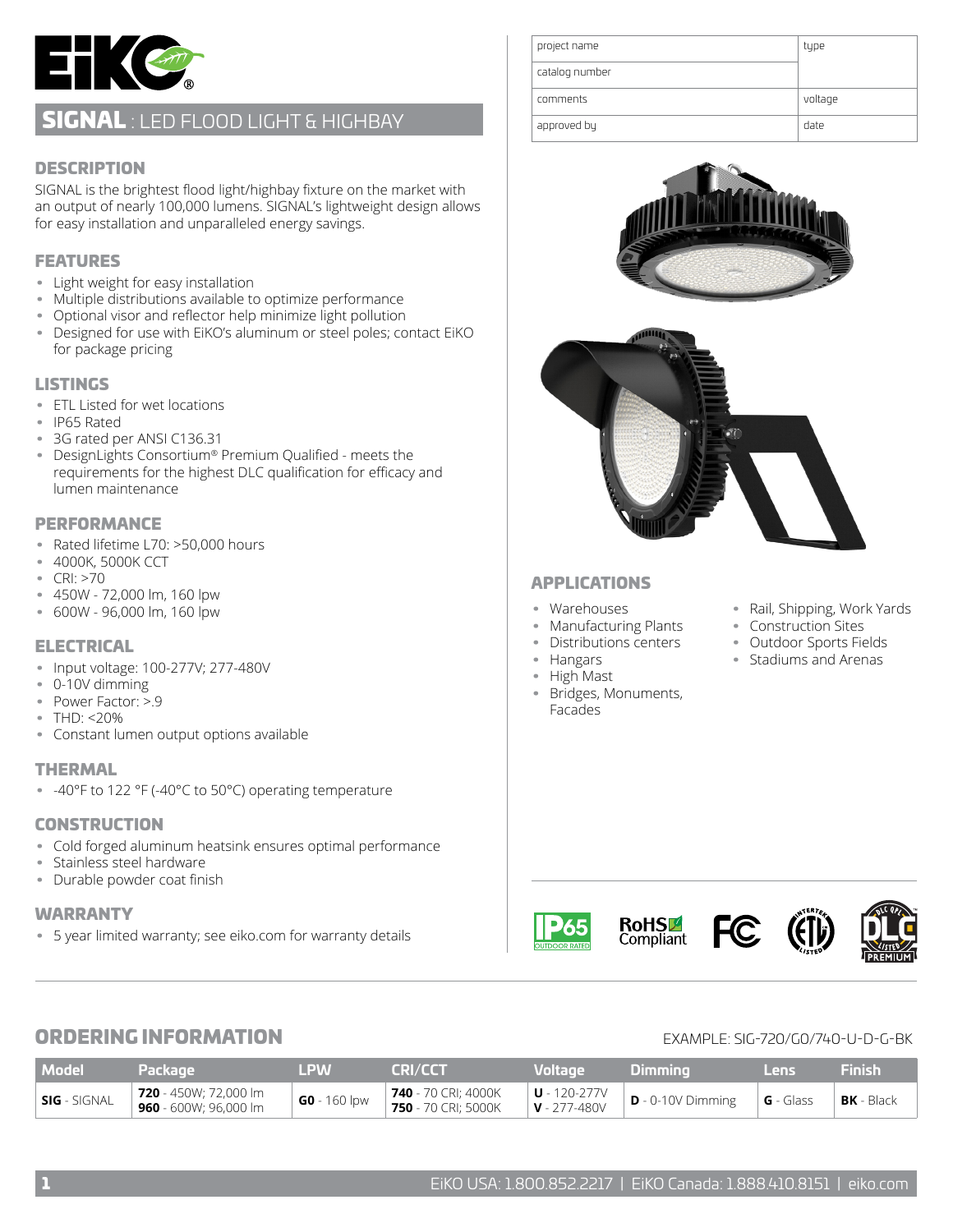# PERFORMANCE SUMMARY

| Order<br>Code | ltem #                  | <b>Watts</b> | Lumens | <b>CCT</b> | <b>CRI</b> | <b>Volts</b> | <b>DLC</b><br>Premium |
|---------------|-------------------------|--------------|--------|------------|------------|--------------|-----------------------|
| 10290         | SIG-720/G0/740-U-D-G-BK | 450W         | 72,000 | 4000K      | $70+$      | 120-277V     |                       |
| 10294         | SIG-720/G0/740-V-D-G-BK | 450W         | 72,000 | 4000K      | $70+$      | 277-480V     |                       |
| 10291         | SIG-720/G0/750-U-D-G-BK | 450W         | 72,000 | 5000K      | $70+$      | 120-277V     |                       |
| 10295         | SIG-720/G0/750-V-D-G-BK | 450W         | 72,000 | 5000K      | $70+$      | 277-480V     |                       |
| 10292         | SIG-960/G0/740-U-D-G-BK | 600W         | 96,000 | 4000K      | $70+$      | 120-277V     |                       |
| 10296         | SIG-960/G0/740-V-D-G-BK | 600W         | 96,000 | 4000K      | $70+$      | 277-480V     | ✓                     |
| 10293         | SIG-960/G0/750-U-D-G-BK | 600W         | 96,000 | 5000K      | $70+$      | 120-277V     |                       |
| 10297         | SIG-960/G0/750-V-D-G-BK | 600W         | 96,000 | 5000K      | $70+$      | 277-480V     | √                     |

## DIMENSIONS



EPA: 2.1 Weight: 450W: 24.7 lbs 600W: 26.3 lbs

SIGNAL with optional SIG-Y and SIG-VISOR

## AVAILABLE ACCESSORIES

| Order<br>Code | Item#               | <b>Description</b>                             |
|---------------|---------------------|------------------------------------------------|
| 10188         | SIG-LENS-PC30D      | Signal Lens, 30°                               |
| 10189         | SIG-LENS-PC60D      | Signal Lens, 60°                               |
| 10190         | SIG-REFLECTOR-AL90D | Signal Reflector, Aluminum, 90°                |
| 10187         | SIG-SMK-BK          | Signal Surface Mount Kit, Black                |
| 10185         | SIG-VISOR-BK        | Signal Visor, Black                            |
| 10186         | SIG-Y-BK            | Signal Yoke Mounting Bracket, Black            |
| 10298         | SIG-S-BK            | Signal Slipfitter for up to 2-3/8" Pipe, Black |